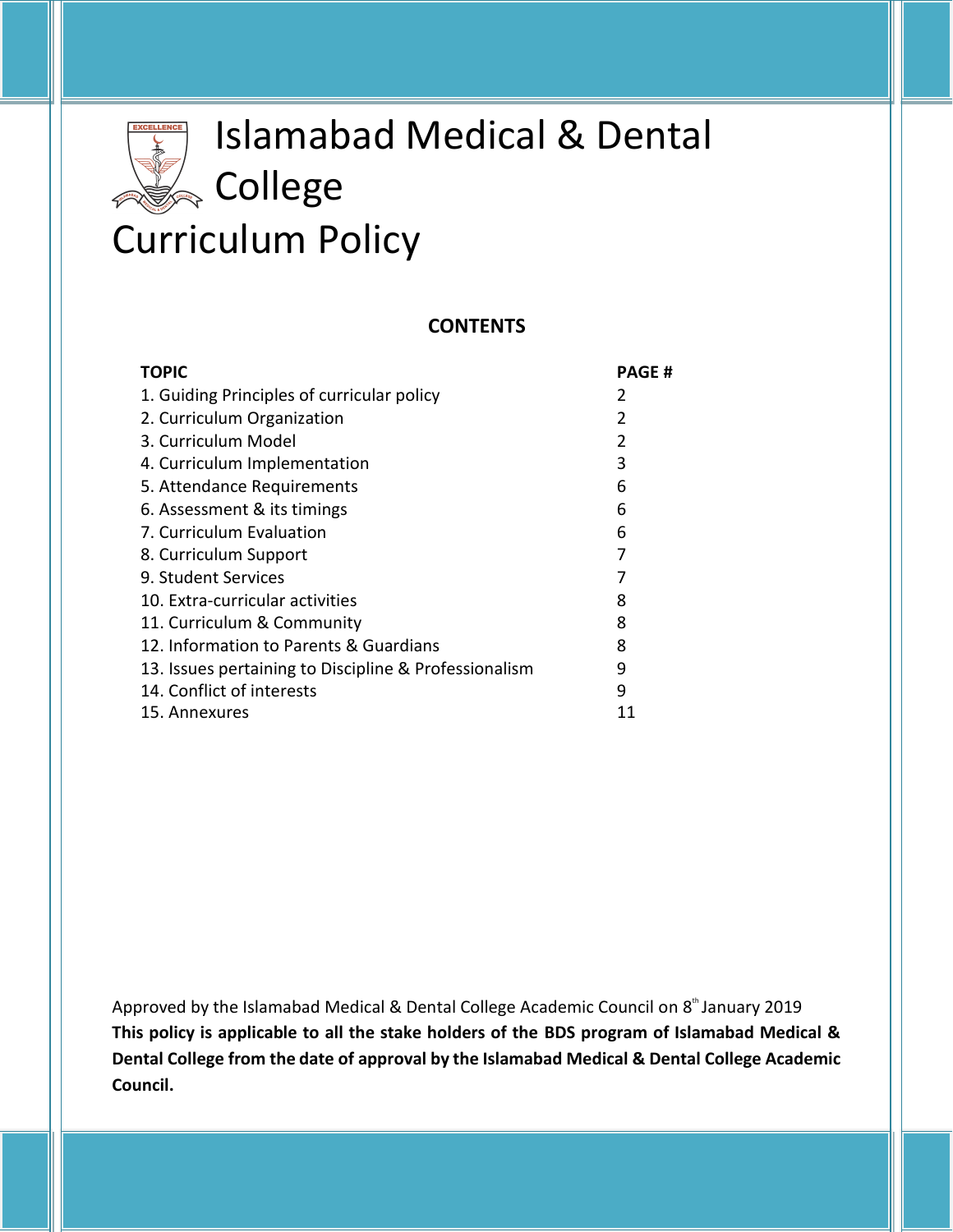# **1. Guiding Principles of Curriculum Policy**

- 1. The curriculum at IMDC is forward its vision and ensuring that all requisite regulations of the University and national regulators are complied with.
- 2. The curricular policy provides an outline of experiences of students while at IMDC and lays a foundation of students' expectations and achievements on graduating from the College.
- 3. There are many facets of the curriculum including hidden, documented and practiced.
- 4. Hidden curriculum operates parallel to the official/practiced curriculum and heavily influences it so much so at times it takes precedence over what is documented and more importantly practiced. The College policies are designed to ensure that the hidden curriculum DOES NOT negatively impact the official curriculum.
- 5. Many aspects of the curriculum may not be practiced as documented; the real time requirements of academic activity provide some room for maneuverability while remaining true to the basic tenet of the documented curriculum.
- 6. The Office of the Principal and the Academic Council are the custodians of the curriculum while those directly or indirectly associated with the College including faculty, staff, students, parents, patients, community both local, regional and global are its stakeholders

## **2. Curriculum Organization**

- 1. The academic head for dentistry (BDS) is the Principal dental section, who acts through the curriculum committee to plan, implement, evaluate and review the curriculum.
- 2. Other academic units of the College report to the Principal, dental section. These include module coordinators, clinical HODs, department heads (including student affairs, examination, and library staff).
- 3. All official faculty engagements including duties as external examiners etc. are to be approved by the Principal dental section. This is to ensure the College's own academics are not adversely affected.

## **3. Curriculum Model**

1. The four-year undergraduate BDS program is divided into pre-clinical (Years I-II) and clinical (Years III-IV) years.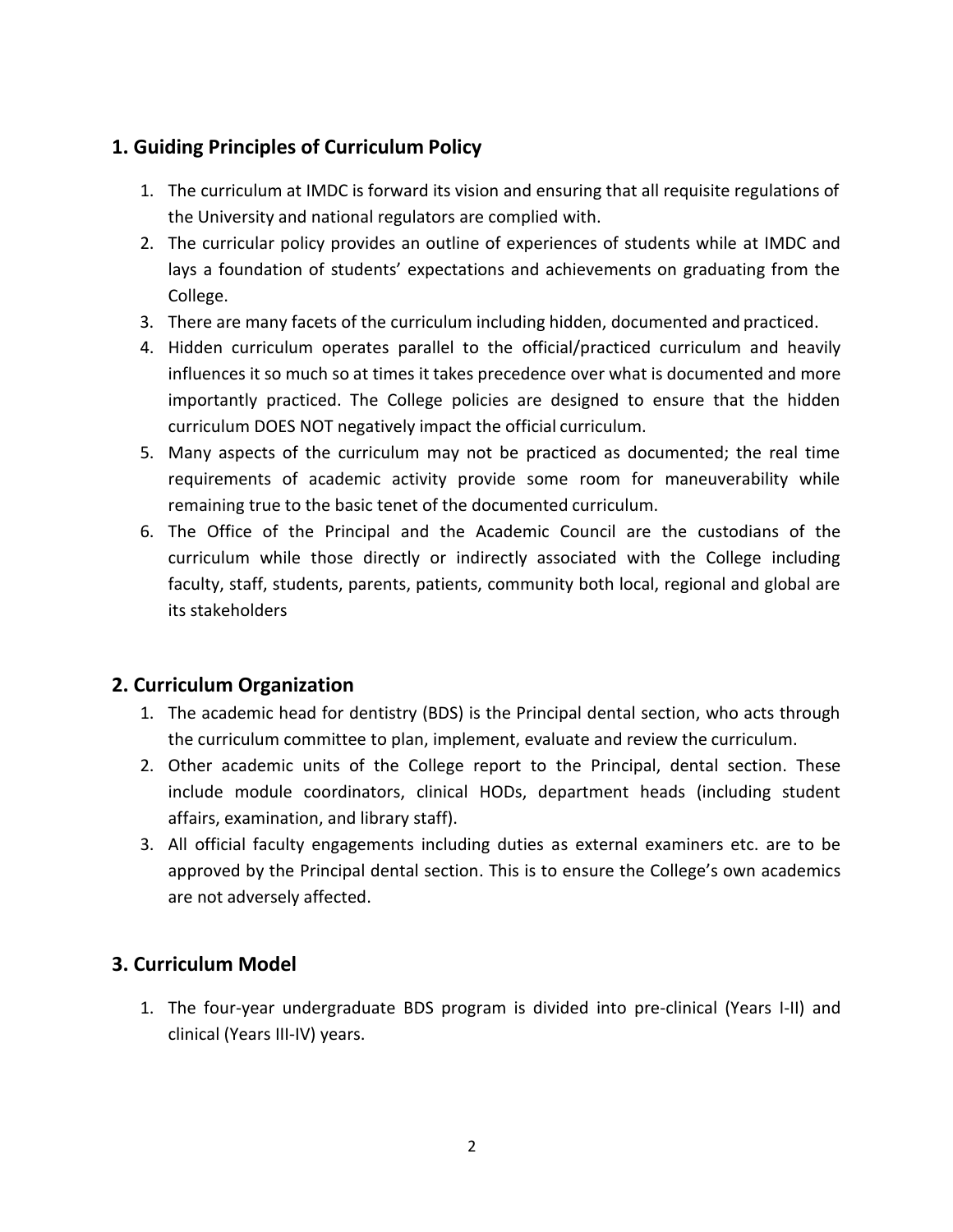- 2. For year I-II the college follows an integrated modular curriculum. The academic content is organized into system based and the major portion is delivered thematically.
- 3. For years III-IV the clinical teaching program is organized into term rotations.
- 4. The academic calendar approved by the academic council and notified by the principal, provides an organization overview of the academic program of the college (Annexure-I).

#### **4. Curriculum Implementation**

1. The maximum time available to a student to complete the BDS program is as per the PM&DC policy.

## **4.1 Curriculum Implementation: Years I-II**

- 1. The academic content is divided in system-based modules which is the smallest unit of teaching/learning of the curriculum. Modules are organized into blocks. Each academic year has 3 blocks with a varying number of modules. Please see the Academic Calendar (Annexure-I) for more detail.
- 2. Each Module is managed by a module team and led by a coordinator nominated and notified by the Principal dental section. The responsibilities of the coordinator include planning, organization, scheduling, delivery, assessment (both formative and summative) and review of feedback & evaluation in collaboration with the team. Please see Annexure II (responsibilities of module coordinators & team members) for more detail. The team members report to the module coordinator irrespective of their department, academic rank etc.
- 3. Office Assistants will support the module teams in administrative affairs of the module. Please see Annexure IV (responsibilities of office assistants) for more detail
- 4. No member of a module team can proceed on leave without the permission of module coordinator.
- 5. The module team works on their module as per the timeline specified in the academic calendar and distributed to the departments. The module team activities must be documented appropriately according to the curriculum. DME is responsible for documentation of module implementation and feedback.
- 6. Module schedules should be created prior to the start of the module. They may be issued on a per week basis or the entire schedule can also be issued at the start of module.
- 7. Student academic activities during the module are recorded in their log books which must be completed at the culmination of all relevant academic activities and signed off by the faculty in-charge of these activities. The scores from log book contribute to the internal assessment of students (see Assessment Policy for more information).
- 8. Faculty is divided into teams to fully realize the potential of small group learning.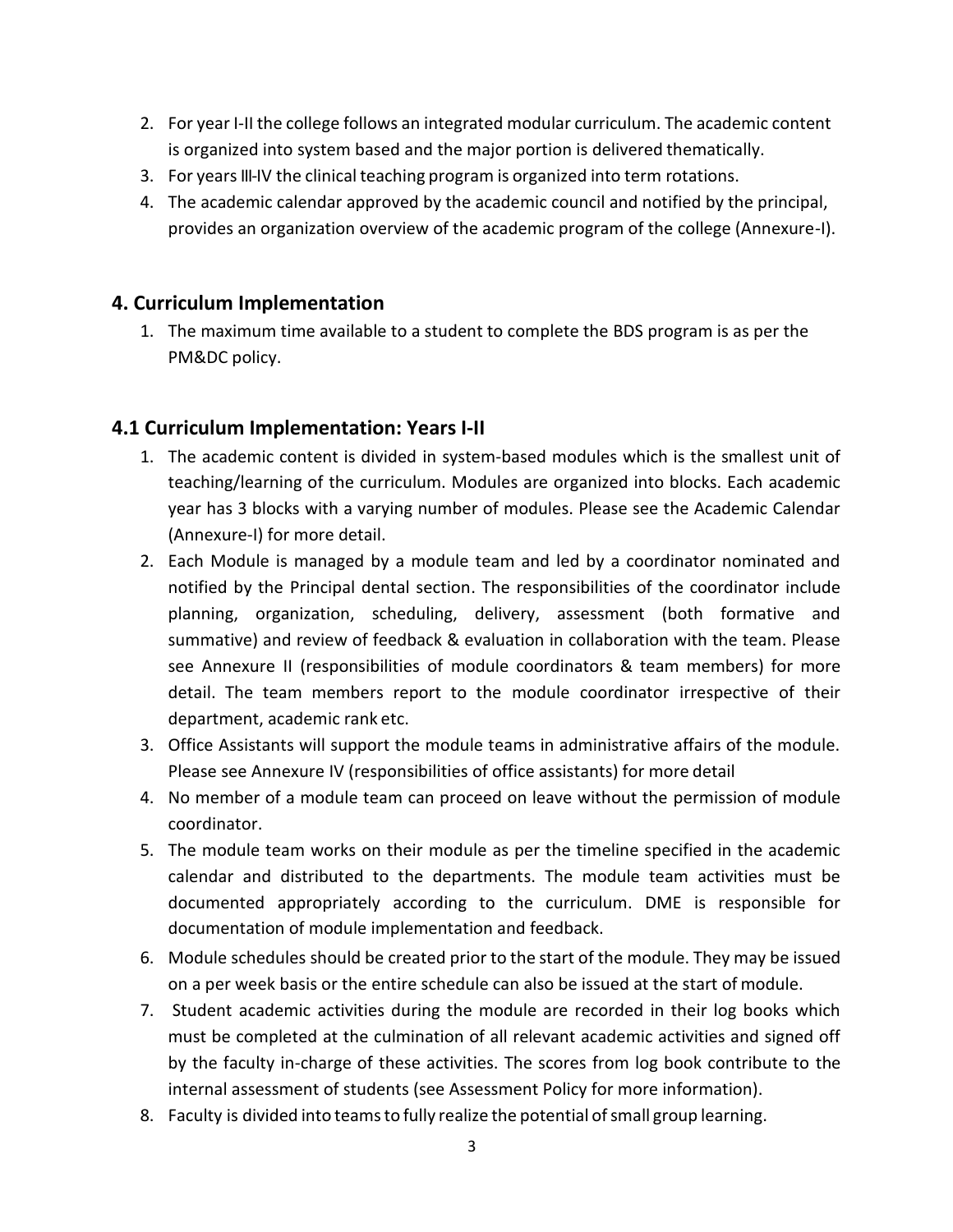- 9. The faculty involved are to report to the module coordinator and their duties and leaves must be authorized by the module coordinator or principal.
- 10. Vertical integration for sensitization in relevant clinical sciences is required and highly encouraged.
- 11. Module teams are required to review their programs on the feedback from team members and students. The reviewed plan is deliberated with the curriculum committee, sent to the academic council for approval prior to implementation.
- 12. **Student Groups:** Student groups (for Small Group Discussions, Laboratory sessions etc.) formed by the module coordinator. Any change required, in special circumstances can only be done with the permission of the principal or his designated committee.

## **4.2 Curriculum Implementation: Years III-IV**

1. The following tables provide an organizational overview of the term rotation program for third year and final year BDS. Please see term rotation calendars (Annexure I) for more details.

|                   | <b>Term</b>                       | <b>Rotation at IDH*</b>                              | <b>Duration</b>        | <b>Rotation at</b><br>ANTH** | <b>Duration</b> |
|-------------------|-----------------------------------|------------------------------------------------------|------------------------|------------------------------|-----------------|
|                   |                                   | Oral pathology/OMFS                                  | 2 weeks                | General                      |                 |
|                   | $1st$ term<br>rotations           | Periodontology/Oral<br>medicine                      | 2 weeks                | Medicine                     | 4 weeks         |
|                   | (8 weeks)                         | Prosthodontics                                       | 2 weeks                |                              |                 |
|                   |                                   | <b>Pre-clinical Operative</b><br>dentistry (Phantom) | 2 weeks                | <b>General Surgery</b>       | 4 weeks         |
|                   |                                   | Oral pathology/OMFS                                  | 3 weeks                | General                      |                 |
| <b>Third Year</b> | $2nd$ term<br>rotations           | Periodontology/Oral<br>medicine                      | 3 weeks                | Medicine                     | 6 weeks         |
| <b>BDS</b>        | (12)                              | Prosthodontics                                       | 3 weeks                |                              |                 |
|                   | weeks)                            | Pre-clinical Operative<br>dentistry (Phantom         | <b>General Surgery</b> | 6 weeks                      |                 |
|                   |                                   | Oral pathology/OMFS                                  | 3 weeks                | General                      |                 |
|                   | 3 <sup>rd</sup> term<br>rotations | Periodontology/Oral<br>medicine                      | 3 weeks                | Medicine                     | 6 weeks         |
|                   | (12)                              | Prosthodontics                                       | 3 weeks                |                              |                 |
|                   | weeks)                            | <b>Pre-clinical Operative</b><br>dentistry (Phantom  | 3 weeks                | <b>General Surgery</b>       | 6 weeks         |

Rotation at IDH (Islamabad Dental hospital) is done in 4 groups for 2 weeks each in first term and 3 weeks each in 2<sup>nd</sup> and third term *(according to the no. of working days designated for each subject).* \*\*Rotation at ANTH (Akbar Niazi Teaching hospital) is done in 2 groups for 4 weeks each in first term and 6 weeks each in 2<sup>nd</sup> and 3<sup>rd</sup> term *(according to the no. of working days designated for each subject).*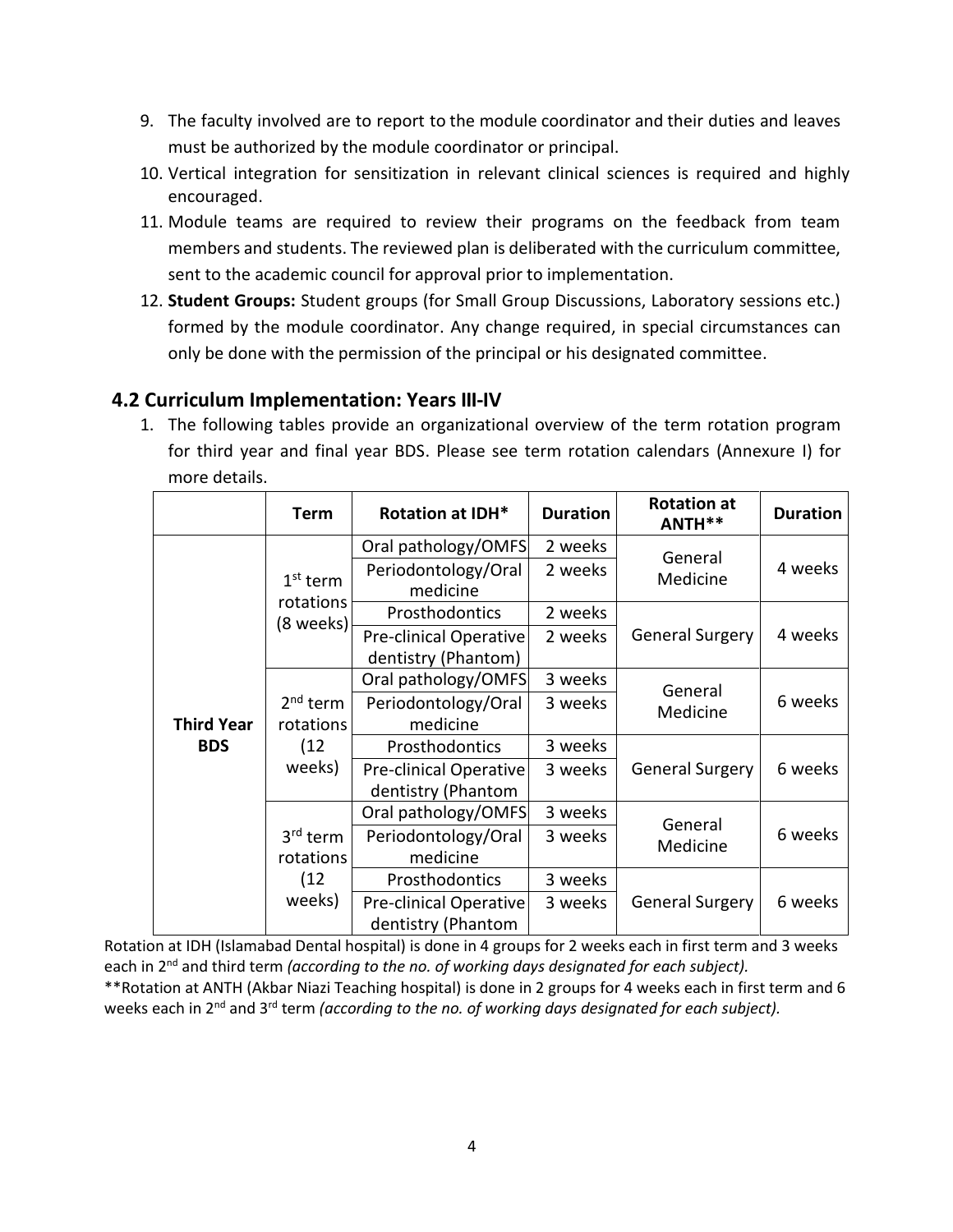|                                 | Rotation*                      | <b>Department</b>            | <b>Duration</b> |  |  |  |
|---------------------------------|--------------------------------|------------------------------|-----------------|--|--|--|
| <b>Final Year</b><br><b>BDS</b> |                                | Oral & Maxillofacial Surgery | 2 weeks         |  |  |  |
|                                 | 1 <sup>st</sup> term rotations | <b>Operative Dentistry</b>   | 2 weeks         |  |  |  |
|                                 |                                | Prosthodontics               | 2 weeks         |  |  |  |
|                                 |                                | Orthodontics/radiology       | 2 weeks         |  |  |  |
|                                 |                                | Oral & Maxillofacial Surgery | 3 weeks         |  |  |  |
|                                 | 2 <sup>nd</sup> term rotations | <b>Operative Dentistry</b>   | 3 weeks         |  |  |  |
|                                 |                                | Prosthodontics               |                 |  |  |  |
|                                 |                                | Orthodontics/radiology       | 3 weeks         |  |  |  |
|                                 |                                | Oral & Maxillofacial Surgery | 3 weeks         |  |  |  |
|                                 | 3 <sup>rd</sup> term rotations | <b>Operative Dentistry</b>   |                 |  |  |  |
|                                 |                                | Prosthodontics               | 3 weeks         |  |  |  |
|                                 |                                | Orthodontics/radiology       | 3 weeks         |  |  |  |

#### **Final Years BDS**

*\*Each batch will rotate to the four clinical departments for a minimum of 8 weeks divided into three term rotations*

- 2. Clinical rotations are self-contained units of clinical teaching and provide opportunities for students to work in a clinical environment allowing them to perform various assigned clinical procedures under close supervision.
- 3. Each rotation is managed by the respective department team led by the HOD.
- 4. The departmental team works according to the rotation plan for the particular term.
- 5. The rotation schedule is a part of the rotation plan. For each batch of students, the schedule MUST be issued prior to the start of rotation. It is essential that the student know the clinical requirements (quota i.e. number and type of procedures to be done) prior to the start of the rotation.
- 6. Student academic activities during the term rotations are documented in their log books which must be completed at the conclusion of three terms and signed off by the faculty in-charge of these activities. Completion of clinical quota is part of the eligibility criteria for university examination. Please see assessment policy for more details.
- 7. The clinical rotation content is delivered using a variety of closely supervised strategies in pre-clinical and clinical settings. The focus of all clinical rotations is the patient and their wellbeing while imparting the clinical skills to the dental students.
- 8. Clinical departments are required to review their programs on the feedback from team members and students. The reviewed plan is deliberated with the curriculum committee, sent to academic council for approval prior to implementation.
- 9. Electives are encouraged during vacations however, they are not mandatory. The students are to arrange their own electives while the College will offer all documentary support required.
- 10. **Student Groups**: Student groups are formed by the department of student affairs at the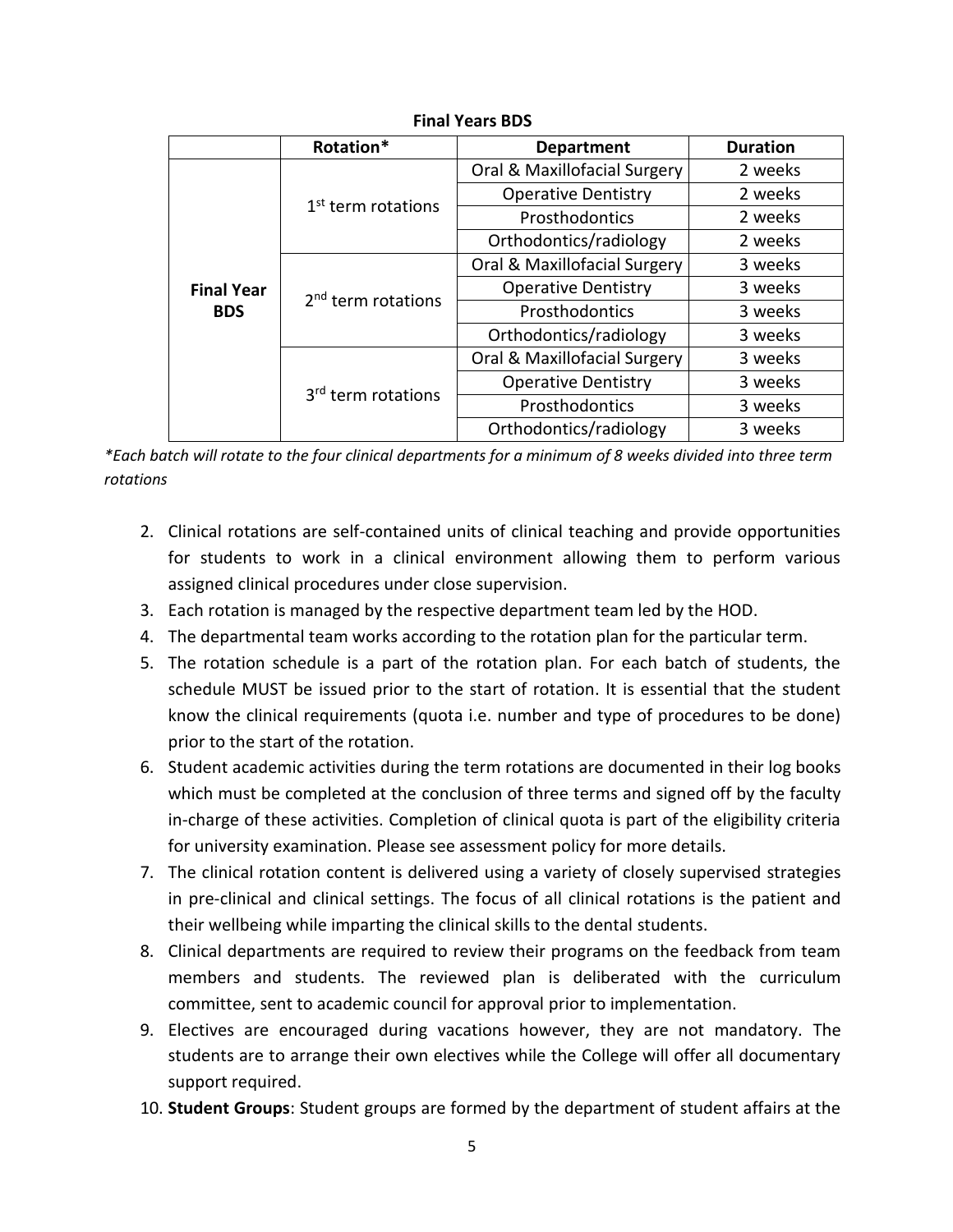beginning of academic year. Any change required, in special circumstances can only be done with the permission of the principal or his designated committee. Please see "Student Attendance & Leave policy - Academic Year 2019" for more information.

#### **5. Attendance Requirements**

- 1. The attendance requirements & responsibilities are based on the guidelines of the national regulator and University and further refined by the decisions of the College Academic Council and detailed in the student attendance and leave policy.
- 2. Minimal student attendance requirements are listed in the student attendance and leaves policy. Briefly, to be eligible to take the block assessment, the student must maintain a minimum of 75% attendance in individual blocks. Cumulative attendance of 75% in each block for first year and second year BDS and 75% cumulative attendance, separately in each clinical subjects for third year and final year is the required eligibility for university examination.
- 3. Appeals against calculated attendance can be sought on prescribed application form as stated in the student attendance and leave policy.

## **6. Assessments & its timings**

- 1. The modules/terms offer formative assessment opportunities to the student in the form of small groups, practical/clinical sessions. A portion of these scores contribute to internal assessment of students as described in the assessment policy.
- 2. Summative assessments are conducted at the end of block/end of term. The written assessment is the responsibility of the examinations department. Details are provided in the assessment & Examination policy.
- 3. The current internal assessment for each block in Years I-II is 30% separately for each theory and practical. For year III and IV the internal assessment for each subject is 10% separately for written and Practical.

## **7. Curriculum Evaluation**

1. All academic programs of the College are evaluated at during and after the session. The details of evaluation are described in the evaluation policy. The student's evaluations are reviewed by the DME and distributed to the concerned module coordinators and clinical department heads for further action. Any issue of concern is further reviewed by the Principal office for necessary action.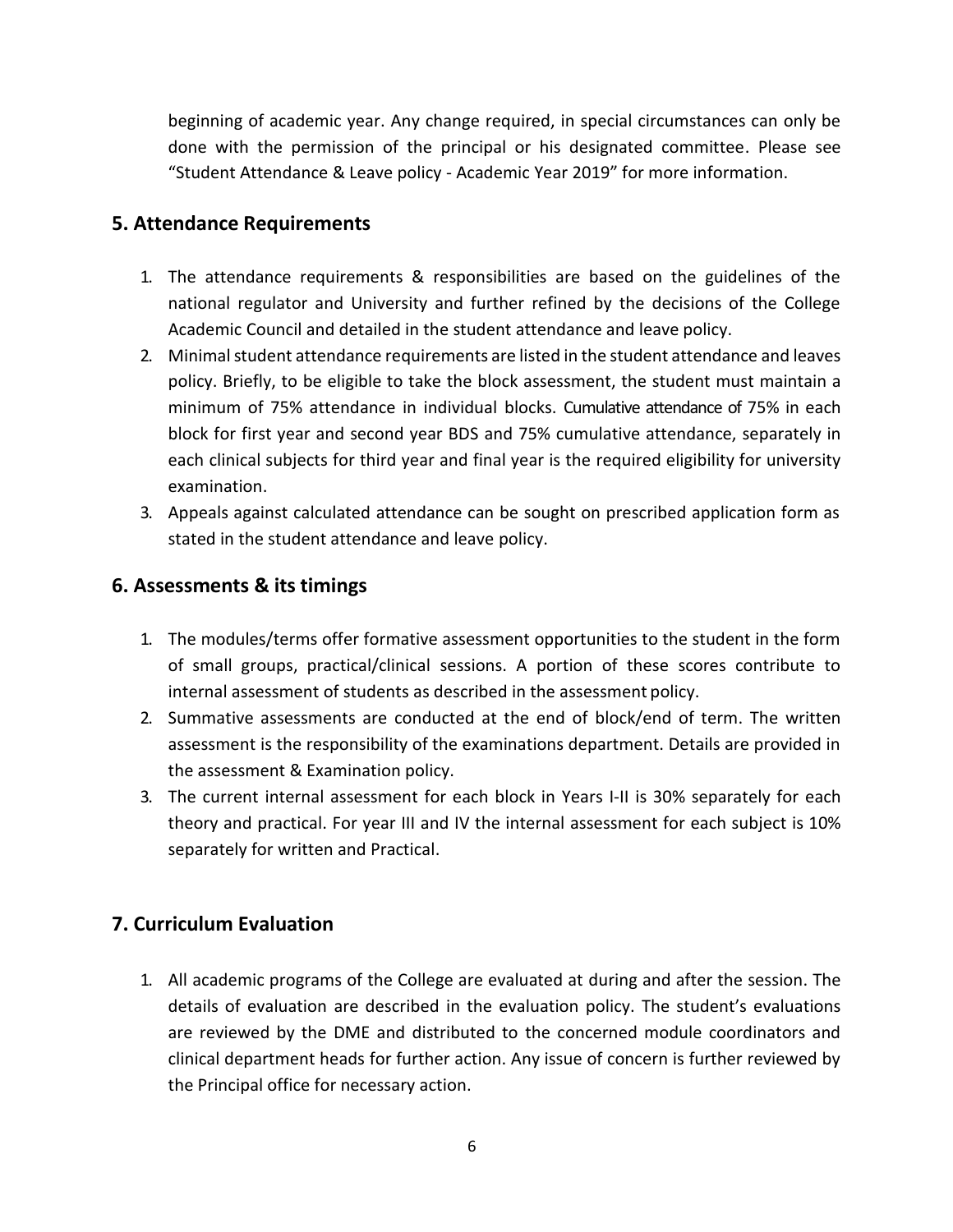# **8. Curriculum Support**

- 1. Support for the academic program is provided by the principal office and theDME.
- 2. Meetings for review of programs are scheduled by the DME on the advice of principal dental section or as requested by module/clinical rotation teams.
- 3. Logistical support is provided by the DME and student affairs.
- 1. For modules, large group activities take place in designated lecture halls, while small group activities take place in specified areas. Skill sessions take place in pre-clinical laboratories and phantom head lab and specialized laboratories (Histology, Histopathology, Biochemistry, Physiology etc.). For community dentistry identified outreach areas also serve as learning resources.
- 2. For term rotations, PBL/TBL and case-based discussions take place in designated areas while clinical departments serve as places for interaction with patients.
- 3. Module and end of term written assessments are conducted by the Examination department.

## **9. Student Services**

- 1. The student affairs department offers student services including but not limited to admissions, record keeping, contacting students/parents/guardians asrequired.
- 2. All student reports are distributed to students/parents/guardians by the student affairs department.
- 3. Application forms for student leave, review of calculated leave and missed exams are available from the student affairs office.
- 4. Application form for review of calculation of assessment scores is available from examination department.
- 5. The student affairs department also provides necessary documents required for completion of the BDS program, electives etc.
- 6. The counselling cell provides psychological support services to the student. For more details of the procedure and scope of services please see the Counselling Policy.
- 7. All students are entitled to Emergency and Out-patient services (OPD) at Akbar Niazi Teaching Hospital (ANTH) and Islamabad Dental Hospital (IDH). Students may also avail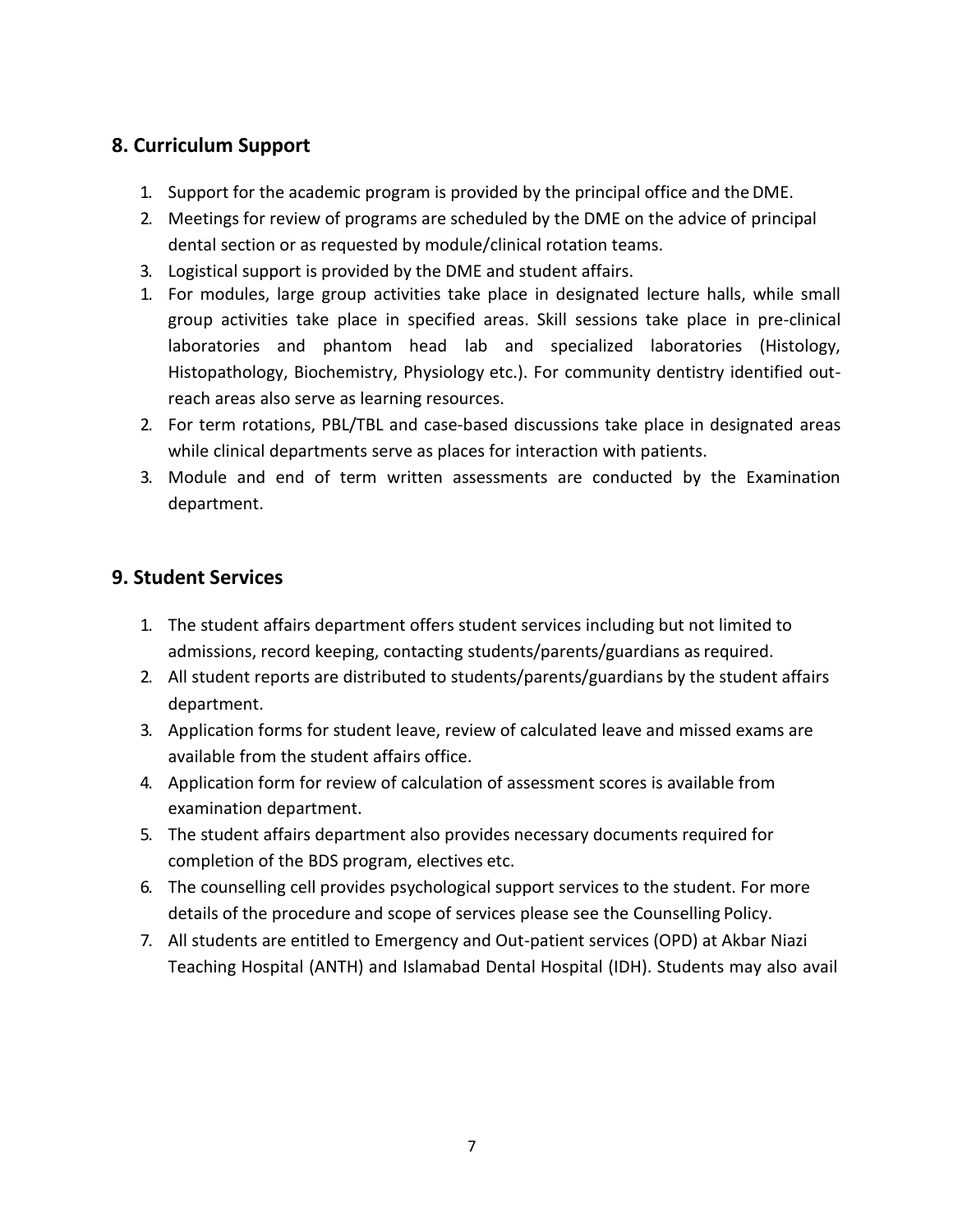In-patient services if required and desired. They will be required to procure their own medicine as advised from the OPD or IPD. In case of serious (life threatening) illness or trauma the parents/ guardians/closest relative residing locally/in country of the student will be informed immediately.

### **10. Co-curricular Activities**

- 1. The college supports student societies and its officially sanctioned functions. These societies are managed by students and supervisory and financial support is provided by the college.
- 2. The college also provides opportunities to its students to participate in local/national events ensuring that the core academic curriculum is not adversely affected.
- 3. The college organizes its own sports activities & encourages participation in external events that do not interfere with academic activities of the students.

## **11. Curriculum and the Community**

- 1. The college will, from time to time publish and create awareness regarding the contribution of the curricular program towards building the health of the nation. This includes, but not limited to short awareness videos and campaigns, workshops for professionals, conferences, symposia, short courses and competitions.
- 2. The college organizes dental camps to targeted areas to provide oral health care services.
- 3. The college aspires to establish itself or partner with other health care organization to offer services to local community.
- 4. The College encourages participation of students and faculty in national and international conferences that promote & enhance health of the nation.

#### **12. Information to Parents/Guardians**

- 1. The college through the student affairs department communicatesinformation regarding student performance including, but not limited to, academics, punctuality and discipline. Any issues arising out of these or other relevant domains will be communicated at appropriates points in times as defined in college policies. Briefly assessment and attendance performances are issued at the end of modules/terms. Any deficiency in attendance is reported at mid points of modules/terms.
- 2. Information regarding life-threatening illness/trauma will be immediately communicated to the designated contact by student affairs (liability of college).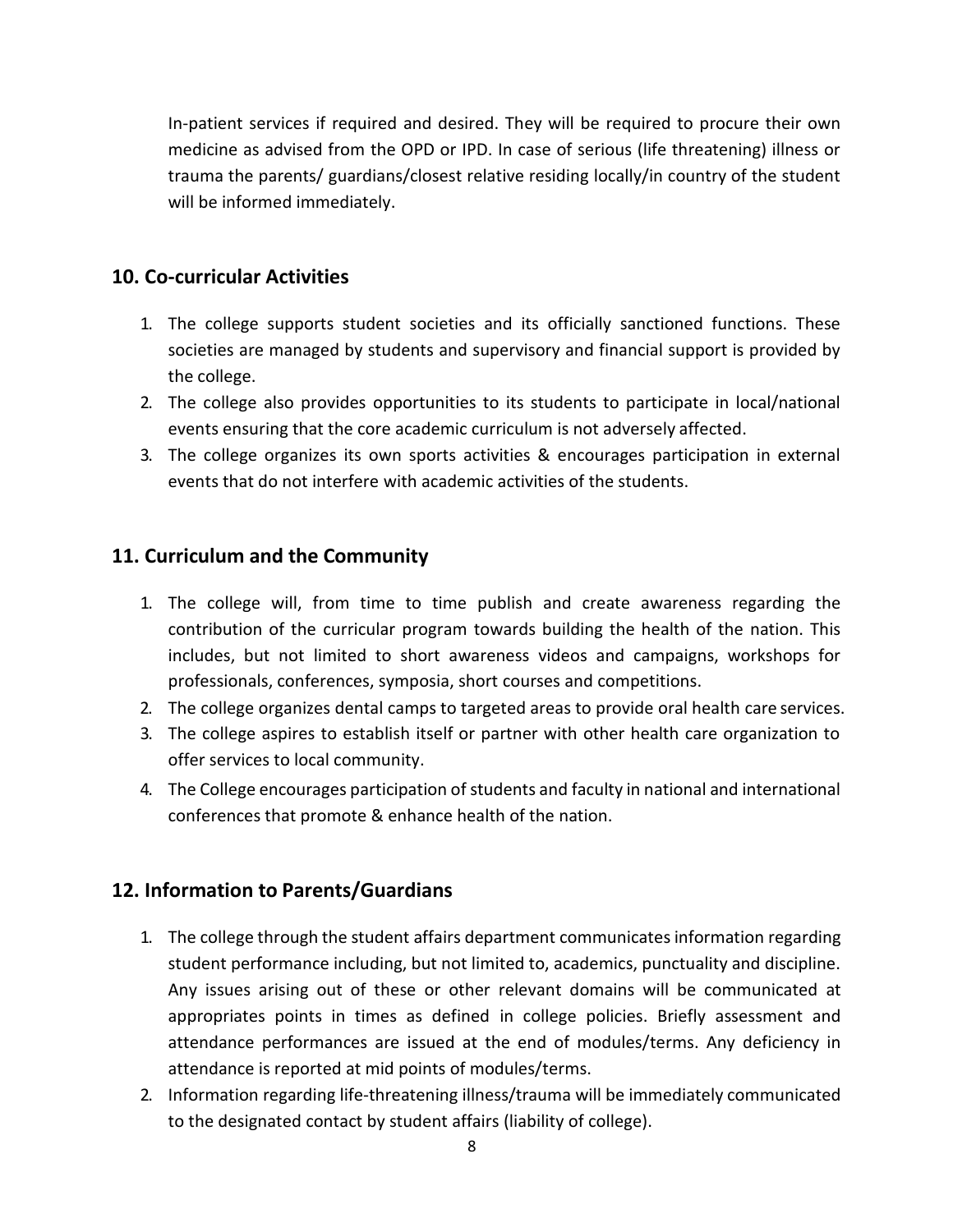### **13. Issues pertaining to discipline and professionalism**

- 1. Issues pertaining to student behavior and professionalism are to be reported by faculty/other students to the Principal's office who will act according to code of conduct as reflected by the nature of offense. These issues might include, but not limited to student attire, fights, immoral behavior etc.
- 2. Issues pertaining to faculty behavior and professionalism are to be reported by students/ other faculty members to the Principal's office. Students may also use the evaluation system to anonymously share their concerns. The Principal's office will act according to the relevant policy as reflected by the nature of offense.
- 3. The college follows a zero-tolerance policy towards sexual harassment. Any incident pertaining to this may be reported by students in full confidence to any senior faculty member (Assistant Professor and above) with whom they feel comfortable in talking to. The faculty member shall immediately share the incident with DME/Dean or Principal's office for immediate inquiry and action.

# **14. Conflict of Interest**

In the purview of this policy a conflict of interest is defined as a situation where the interest of faculty might conflict with the interest of student(s) or other faculty within the domain of academics. In all pertinent scenarios it is expected that the involved parties would ensure that the resolution of the situation arising out of conflict of interest does not provide undue, unjust and injudicious favor/disfavor over other student(s) and/or faculty. The code of conduct shall be adhered to minimize or altogether negate these situations from arising

- 1. A faculty member cannot be an internal examiner for University examination if their children/blood relation are to appear in the said examination
- 2. A faculty member cannot be a part of a decision-making process whose outcome may directly impact (i.e. favor) their children/blood relation.
- 3. Other cases which are not mentioned here may be decided by a committee formed on the instructions of the Principal. The decision of the committee would be binding on all concerned.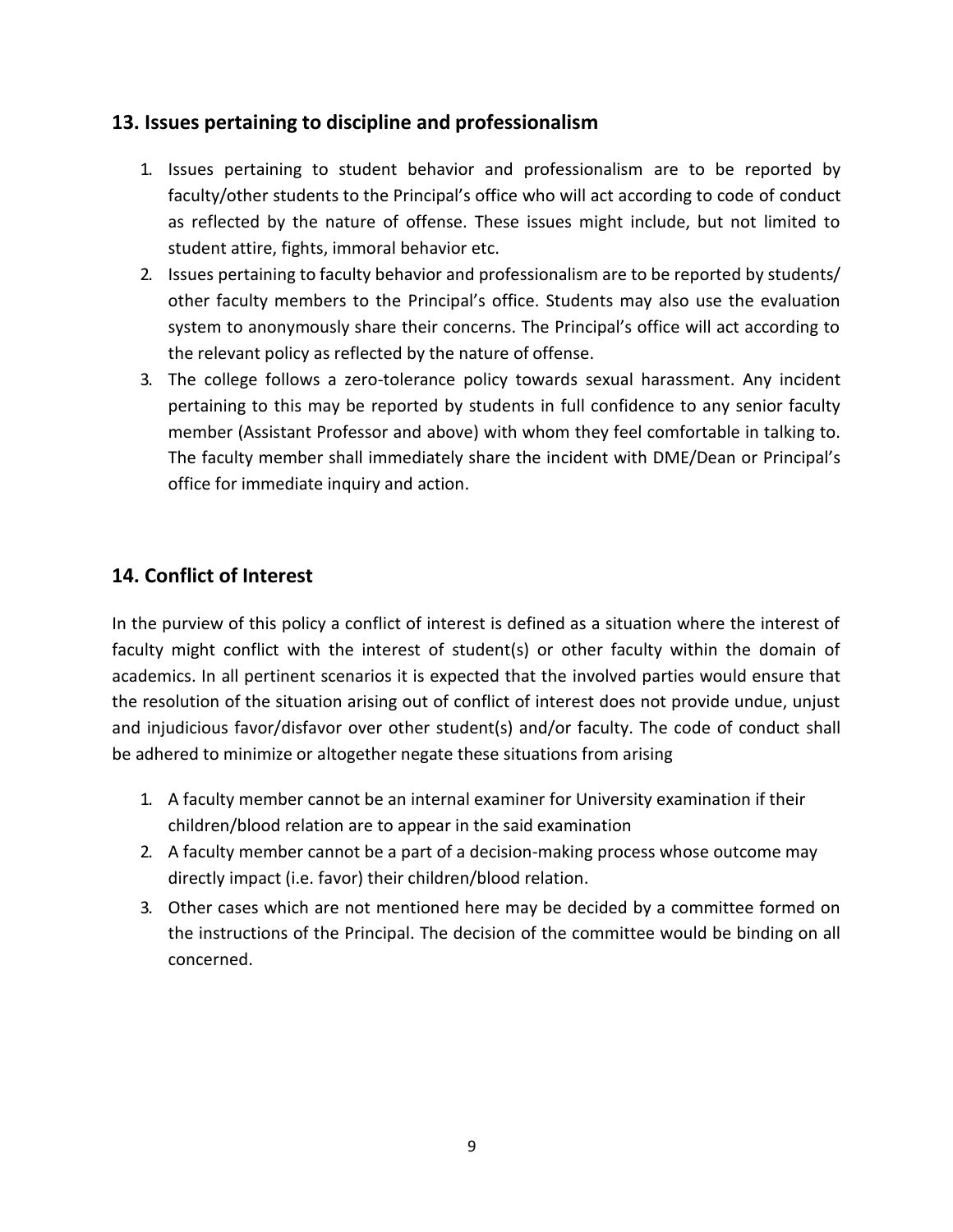|                                       | 1ST YEAR PLANNER OF BDS PROGRAMME - YEAR 2019<br><b>April</b><br><b>March</b><br>June<br>Oct<br><b>Nov</b><br>Jan |                                           |                        |                                  |                     |        |  |                       |                        |  |                         |                                |              |                              |                         |            |                  |                    |                                     |  |                            |               |                      |                   |                              |        |                              |                                     |                         |                   |            |                          |                      |                      |                      |                        |                        |                                     |     |                                          |      |                                           |                |   |  |  |  |  |  |  |  |  |  |     |  |  |  |  |  |
|---------------------------------------|-------------------------------------------------------------------------------------------------------------------|-------------------------------------------|------------------------|----------------------------------|---------------------|--------|--|-----------------------|------------------------|--|-------------------------|--------------------------------|--------------|------------------------------|-------------------------|------------|------------------|--------------------|-------------------------------------|--|----------------------------|---------------|----------------------|-------------------|------------------------------|--------|------------------------------|-------------------------------------|-------------------------|-------------------|------------|--------------------------|----------------------|----------------------|----------------------|------------------------|------------------------|-------------------------------------|-----|------------------------------------------|------|-------------------------------------------|----------------|---|--|--|--|--|--|--|--|--|--|-----|--|--|--|--|--|
| <b>Months</b>                         |                                                                                                                   | Jan                                       |                        |                                  | Feb                 |        |  |                       |                        |  |                         |                                |              |                              |                         |            |                  |                    |                                     |  |                            |               |                      |                   |                              |        |                              |                                     |                         | May               |            |                          |                      |                      |                      |                        | July                   |                                     |     | Aug                                      |      |                                           | Sep            |   |  |  |  |  |  |  |  |  |  | Dec |  |  |  |  |  |
| Weeks                                 | 52                                                                                                                | $\overline{\mathbf{3}}$<br>$\overline{2}$ |                        | 6 <sup>1</sup>                   | $\overline{7}$<br>8 | 9      |  | 10 11 12 13 14 15     |                        |  |                         | 16 17                          |              | 18 19 20                     |                         | $21 \, 22$ |                  |                    | 23 24 25 26 27                      |  | 28 29                      |               | 30 31 32 33 34       |                   |                              | 35 36  |                              | 37 38 39 40                         |                         | 41                | 42 43 44   |                          |                      |                      | 45 46 47 48          |                        |                        | 49 50 51 52 53                      |     |                                          | 54   | $\overline{\mathbf{3}}$<br>$\overline{2}$ | $\overline{4}$ | 5 |  |  |  |  |  |  |  |  |  |     |  |  |  |  |  |
| <b>SOS</b><br>Year<br>st              |                                                                                                                   |                                           |                        |                                  |                     |        |  |                       | Module 1<br>Foundation |  |                         | Events.<br>Module <sub>1</sub> | Module       | Hematology<br>Craniofacial-I | Module 2 Exam           |            | summer Break     | curricular<br>ktra | 0B-I Exam                           |  | Module-<br>Craniofacia     | Module-3 Exam |                      | Module 4<br>GIT & | Module 4 Exam<br>Respiration | Module | Neuro-sciend<br><b>H-805</b> |                                     | Module 5<br>Neuroscienc | Module 5 Exam     |            |                          |                      | Module 6 Exam        |                      |                        | ē<br>Resit<br>Prep Lea | esit Exam                           |     | Preparatory<br>Leave for<br>Professional | Exam | Professi                                  | <b>Drive</b>   |   |  |  |  |  |  |  |  |  |  |     |  |  |  |  |  |
|                                       | ISLAMABAD MEDICAL AND DENTAL COLLEGE (IM&DC)                                                                      |                                           |                        |                                  |                     |        |  |                       |                        |  |                         |                                |              |                              |                         |            |                  |                    |                                     |  |                            |               |                      |                   |                              |        |                              |                                     |                         |                   |            |                          |                      |                      |                      |                        |                        |                                     |     |                                          |      |                                           |                |   |  |  |  |  |  |  |  |  |  |     |  |  |  |  |  |
|                                       | 2ND, 3RD & FINAL YEAR PLANNER OF BDS PROGRAMME - YEAR 2019<br>Dec                                                 |                                           |                        |                                  |                     |        |  |                       |                        |  |                         |                                |              |                              |                         |            |                  |                    |                                     |  |                            |               |                      |                   |                              |        |                              |                                     |                         |                   |            |                          |                      |                      |                      |                        |                        |                                     |     |                                          |      |                                           |                |   |  |  |  |  |  |  |  |  |  |     |  |  |  |  |  |
| <b>Months</b>                         |                                                                                                                   | Jan                                       |                        |                                  | Feb                 |        |  | <b>March</b>          |                        |  | April                   |                                |              | May                          |                         |            | June             |                    | July                                |  |                            |               | Aug                  |                   |                              | Sep    |                              |                                     | Oct                     |                   |            |                          |                      | <b>Nov</b>           |                      |                        |                        |                                     |     |                                          |      |                                           |                |   |  |  |  |  |  |  |  |  |  |     |  |  |  |  |  |
| Weeks                                 | 52                                                                                                                | $\overline{\mathbf{3}}$<br>$\overline{2}$ |                        | 6 <sup>1</sup>                   |                     |        |  | $9$ 10 11 12 13       |                        |  | 14 15                   | 16 17                          |              | 18 19 20                     |                         | $21 \ 22$  | 23               |                    | 24 25 26 27                         |  | $28$ 29                    |               | 30 31 32 33 34       |                   |                              | 35 36  |                              | 37 38 39 40 41                      |                         |                   |            |                          | 42 43 44 45          |                      | 46 47 48             |                        |                        | 49 50 51 52 53 54                   |     |                                          |      |                                           |                |   |  |  |  |  |  |  |  |  |  |     |  |  |  |  |  |
| <b>SOB</b><br>Year<br>2 <sub>nd</sub> |                                                                                                                   |                                           |                        | Exam<br>$\overline{ }$<br>Module |                     | Module |  | Module 8 Exam         |                        |  | Module                  |                                | ø,<br>Module |                              | $\frac{1}{2}$<br>Module |            | Summer Break     | xtra               | Module 10                           |  | 10 Exan<br>Module          |               | Module               |                   | viodule                      |        | Module                       |                                     | Module 12 Exar          |                   | Resit Exa  | Preparatory<br>Leave for | Professiona          |                      | b<br>S               |                        |                        | Winter<br>»K/Remedial<br>classes    |     |                                          |      |                                           |                |   |  |  |  |  |  |  |  |  |  |     |  |  |  |  |  |
| <b>Months</b>                         |                                                                                                                   | Jan                                       |                        |                                  | Feb                 |        |  | <b>March</b>          |                        |  |                         | <b>April</b>                   |              |                              | May                     |            |                  |                    | June                                |  |                            | July          |                      |                   | Aug                          |        |                              | Sep                                 |                         |                   |            | Oct                      |                      |                      |                      | Nov                    |                        |                                     | Dec |                                          |      |                                           |                |   |  |  |  |  |  |  |  |  |  |     |  |  |  |  |  |
| Weeks                                 | 52                                                                                                                | $\vert$ 3<br>2 <sup>1</sup>               |                        | 6 <sup>1</sup>                   | $7 \times 8$        | -9     |  | 10 11 12 13 14 15     |                        |  |                         |                                |              | 16 17 18 19 20               |                         |            |                  |                    |                                     |  | 21 22 23 24 25 26 27 28 29 |               |                      |                   | 30 31 32 33 34 35 36         |        |                              | 37 38 39 40 41 42 43 44 45 46 47 48 |                         |                   |            |                          |                      |                      |                      |                        |                        | 49 50 51 52 53                      |     |                                          | 54   |                                           |                |   |  |  |  |  |  |  |  |  |  |     |  |  |  |  |  |
| SOB<br>Year<br>a<br>a                 |                                                                                                                   |                                           | Rotation 1<br>Clinical |                                  |                     |        |  |                       |                        |  | Clinical<br>Rotation    |                                |              |                              |                         |            | Extra curricular |                    | $\mathbf N$<br>Clinical<br>Rotation |  |                            |               | Clinical<br>Rotation |                   |                              |        | hird Terr                    |                                     | Clinical<br>Rotation    |                   | re Prof Ex |                          | reparator<br>Leave   | Professiona<br>Exam  | nied<br>F            | University<br>Prfessio |                        | Winter<br>Break/Remedial<br>classes |     |                                          |      |                                           |                |   |  |  |  |  |  |  |  |  |  |     |  |  |  |  |  |
| <b>Months</b>                         |                                                                                                                   | Jan                                       |                        |                                  | Feb                 |        |  | <b>March</b>          |                        |  |                         | <b>April</b>                   |              |                              | May                     |            |                  |                    | June                                |  |                            | July          |                      |                   | Aug                          |        |                              | Sep                                 |                         |                   |            | <b>Oct</b>               |                      |                      |                      | <b>Nov</b>             |                        |                                     | Dec |                                          |      |                                           |                |   |  |  |  |  |  |  |  |  |  |     |  |  |  |  |  |
| Weeks                                 | 52                                                                                                                | $\vert$ 3<br>$\overline{2}$               | Δ                      | 6 <sup>1</sup>                   | $\overline{7}$<br>8 |        |  | $9$ 10 11 12 13 14 15 |                        |  |                         |                                |              | 16 17 18 19 20               |                         |            |                  |                    |                                     |  | 21 22 23 24 25 26 27 28 29 |               |                      |                   | 30 31 32 33 34 35 36         |        |                              | 37 38 39 40 41                      |                         |                   |            |                          |                      |                      | 42 43 44 45 46 47 48 |                        |                        | 49 50 51 52 53                      |     |                                          | 54   |                                           |                |   |  |  |  |  |  |  |  |  |  |     |  |  |  |  |  |
| <b>SOB</b><br>Year<br>Final           |                                                                                                                   |                                           | Clinical               |                                  |                     |        |  |                       |                        |  | $\mathbf{N}$<br>otation |                                |              |                              |                         |            | Extra curricular | Break              | Cl8inical<br>Rotation 2             |  |                            |               | Rotation<br>Clinical |                   |                              |        | irg T<br>E                   |                                     | Clinical<br>Rotation    | Quota<br>Submissi | re Prof Ex |                          | Preparatory<br>Leave | Professional<br>Exam | Final<br>Profession  | Univers                |                        |                                     |     |                                          |      |                                           |                |   |  |  |  |  |  |  |  |  |  |     |  |  |  |  |  |

ISLAMABAD MEDICAL AND DENTAL COLLEGE (IM&DC)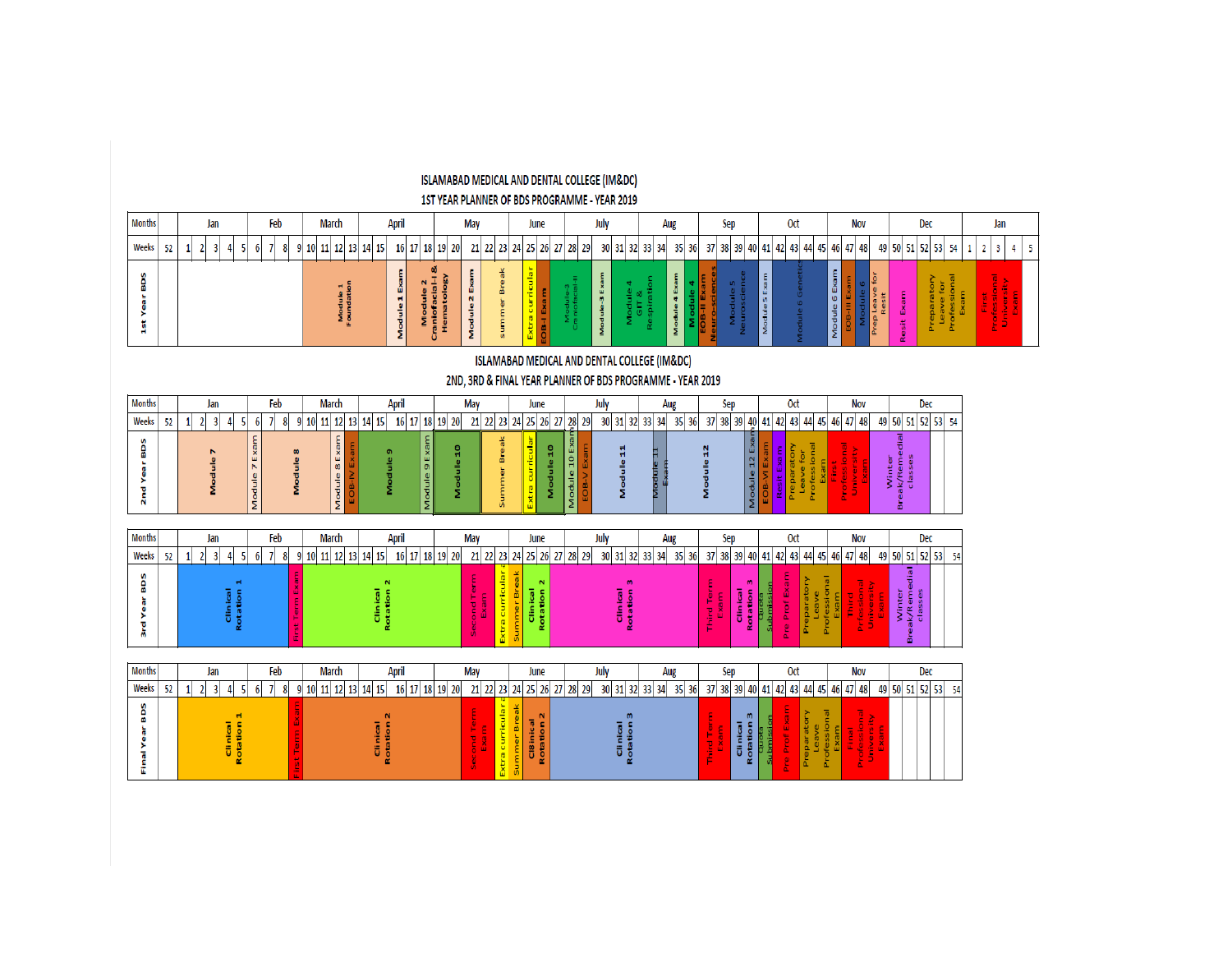## **Annexure II: Responsibilities of Module/Coordinators & team members**

#### **A. Responsibilities of Module Coordinators**

- 1. The module coordinators are responsible for:
	- Overseeing the running of the module.
	- Preparation of study guides for their respective modules.
	- Dissemination of study guides to team members in the form of soft copy or hard copy or both.
	- Preparation of exam material (theory and OSPE).
- 2. Module coordinators must have an active and visible participation in the delivery of content in their module.
- 3. Module coordinators must hold regular weekly module meetings with their team members for;
	- Assigning Pre-SGD reviews for instructors to team members as required.
	- Finalization of next week time table.
	- Trouble shooting regarding logistics/venues/grouping of students or other issues.
	- Recommendations regarding disciplinary issues.
	- Feedback of the day to day activities of the module.
- 4. The attendance of these meetings will be submitted to DME by the end of each module
- 5. Communication with faculty members (clinical & basic sciences) will be done through college email addresses.
- 6. All leaves of team members will be signed by the module coordinator in addition to the respective head of the departments and its record will be kept by him/her.
- 7. Every module coordinator will use the assigned human (office assistant) and material resources (computer, printer, papers etc.) including maintenance of students' attendance.
- 8. Module coordinators must ensure smooth liaison with different departments through office assistants or self:
	- Student Affairs: for providing attendance in the middle and end of module/block.
	- Examinations: for paper printing, arrangements of venues, invigilation, post hoc analysis, marking and provision of end of module/block results.
- 9. The OSPE coordinators must discussthe OSPE of their blocks with DME one week prior to the date of assessment.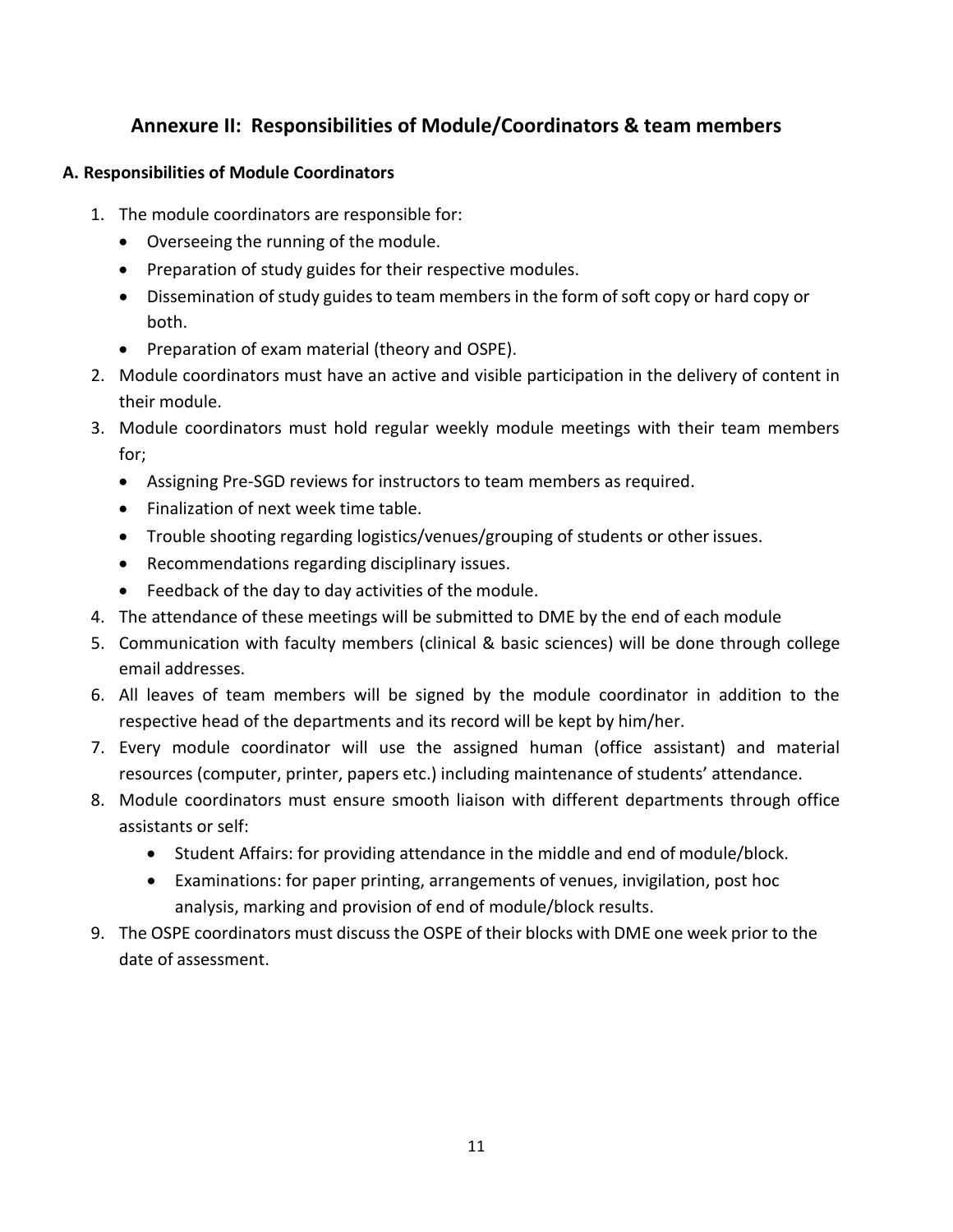#### **B. Responsibilities of team members**

Members in a module team will be from various sections of basic and clinical health sciences. They are required to:

- 1. Assist the module coordinator in preparation of study guides and related materials.
- 2. Attend the modular meetings regularly.
- 3. Support the module coordinator in planning and execution of module activities.
- 4. Facilitation of all small group discussions (SGDs), problem-based learning sessions (PBL), practical and skill lab sessions.
- 5. Facilitation of large group sessions.
- 6. Timely provision of the MCQ s and SAQs for the modulepaper.
- 7. Timely provision of stations and or tasks for end of blockOSPE.
- 8. Arrangement of logistics and venues for any kind of tests/formative assessments which they schedule during the module.
- 9. Assistance in invigilation and conduct of "end of module theory" and "end of block OSPE" as and when required.
- 10. Acting as Observers/examiners at "end of block OSPE" stations.
- 11. Marking of OSPE and written examination at examination cell.
- 12. Assistance in preparation of results.
- 13. Provision of learning objectives of the respective sessions to module coordinators and delivery of their respective course content (the learning objectives will be provided by the senior faculty members).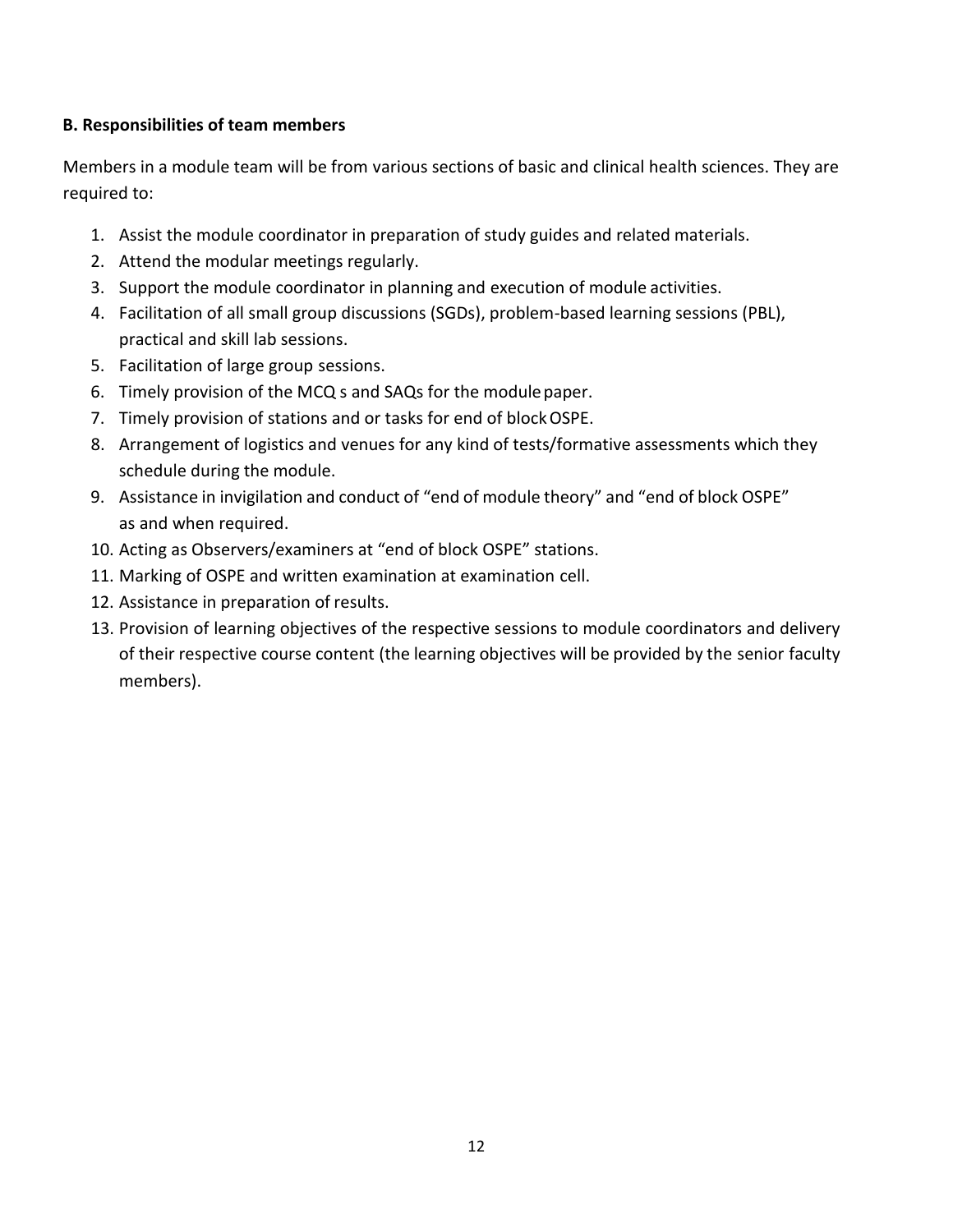# **Annexure III: Responsibilities of Clinical HODs**

Clinical HODs are medical educators who shape clinical education of students. The core functions of a clinical HOD are:

- i. Curriculum design & implementation
- ii. Student orientation to the clinical rotation
- iii. Student learning
- iv. Administration
- v. Assessment of students
- vi. Evaluation of the rotation program
- vii. Modifying the rotation program and/or assessments
- viii. Faculty development
- ix. Catering to students with special needs

Clinical HODs should create and maintain a 'safe', 'vibrant' and clinically oriented environment for students. The environment should be 'safe' for students to freely speak their mind. It should be 'vibrant' to stimulate learning.

The assessments designed should be 'fair', reflect term rotation objectives and in accordance with the prevailing assessment policy of the institution. The institution bases its assessment policy so that it complies with the rules laid down by the national regulator and university.

Clinical HODs should take regular informal feedback from students as well as other team members. This should form the basis for review at the end of term, as well as end of academic year. This feedback should be in addition to the feedback taken by the medical education department and serve as a form of self-reflection.

Clinical HODs are also responsible for faculty development. They should ensure that their faculty attend workshops conducted by the College to enhance their facilitation skills. Further the HODs, considering feedback or their own observation can plan term activities to ensure that the faculty deliver the content to meet the objectives.

Academic and administrative support to the clinical HODs is provided by the Principal office. The HODs are encouraged to positively engage principal office and director in order to ensure efficient running of the clinical rotation program.